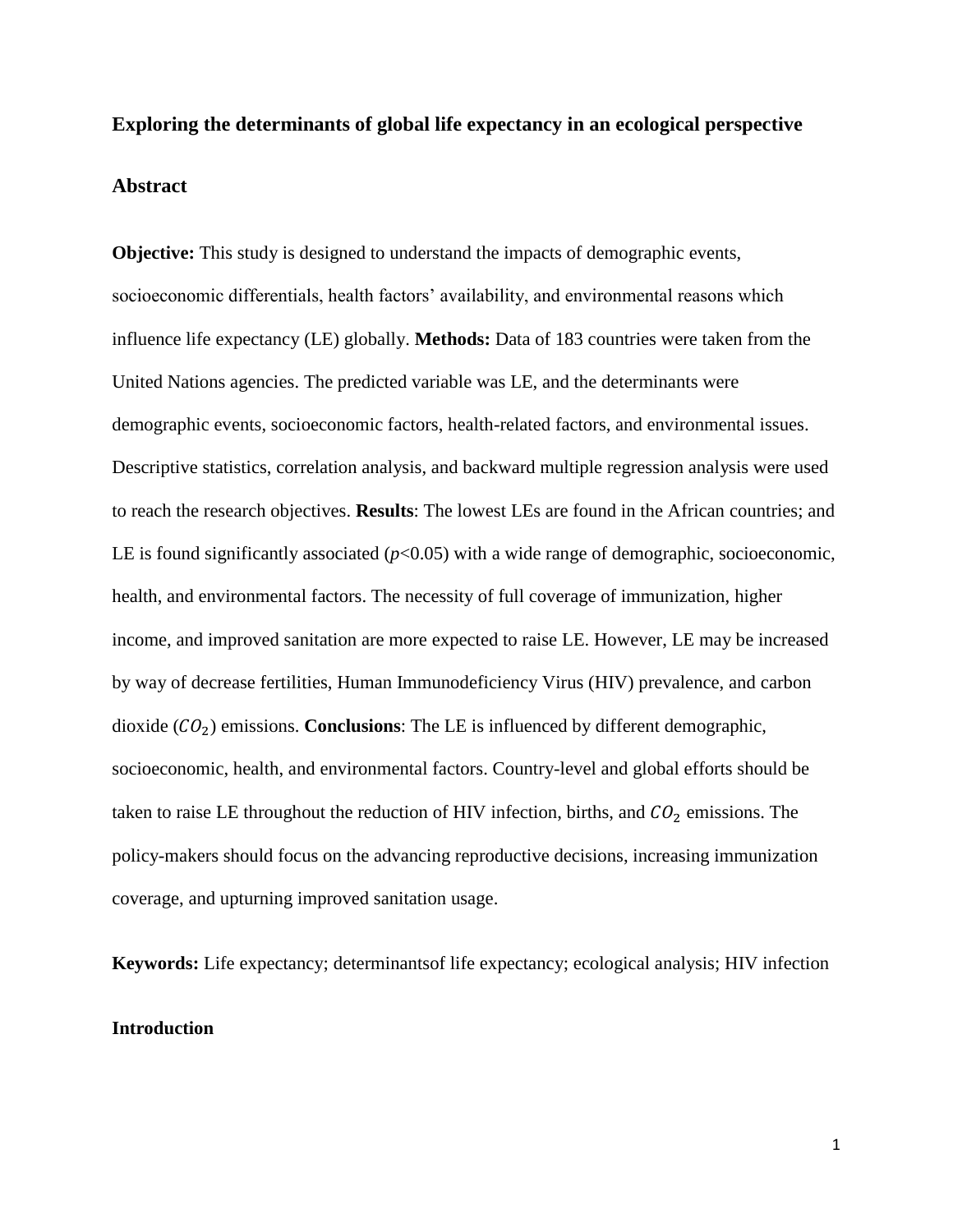The life expectancy (LE) at birth reflects the overall mortality level of a population. It is defined as "the years a newborn infant would live if prevailing patterns of age-specific mortality rates at the time of birth were to stay the same throughout the child's life".<sup>1</sup> The LE is considered as a commonly used indicator to measure the overall improvement of a country. It is of actual importance for the low- and lower middle-income countries and especially for the African countries since these countries are struggling to reach socioeconomic advancements by significant investments in the social and health areas. In most of the countries of the world, LEs have been increasing during the last decade. In 2015, the global LE was found 71.40 years (female, 73.80 years; male, 69.10 years), extending from 60 years in the World Health Organization (WHO) African region to 76.80 years in the WHO European region, giving a ratio of 1.30 between the two regions. Globally, it is observed that females live longer than males. In 1990, the difference in LEs between the sexes was observed 4.50 years and it had remained almost the same by 2015 (4.60 years). Optimistically, the global average LE raised by 5 years between the years 2000 and 2015, the fastest rise since the 1960s. From 2000 to 2015 the increase of LE was observed greatest in the WHO African region, where LE raised by 9.40 years to 60 years, mostly dominated by the developments in child survival and extended entrance to antiretroviral therapy of Human Immunodeficiency Virus  $(HIV).<sup>1</sup>$ 

An ecologic study focuses on the comparison of groups, rather than individuals which are often used to measure the prevalence and incidence of diseases. In an ecologic analysis, the variables may be aggregate measures, environmental measures, or global measures. It is inexpensive and easy to carry out, using routinely collected data, but they are prone to bias and confounding.<sup>2</sup> The contributing factors in increasing LE are one of the principal interests among demographic and health researchers. Today people across the globe enjoy better health,

2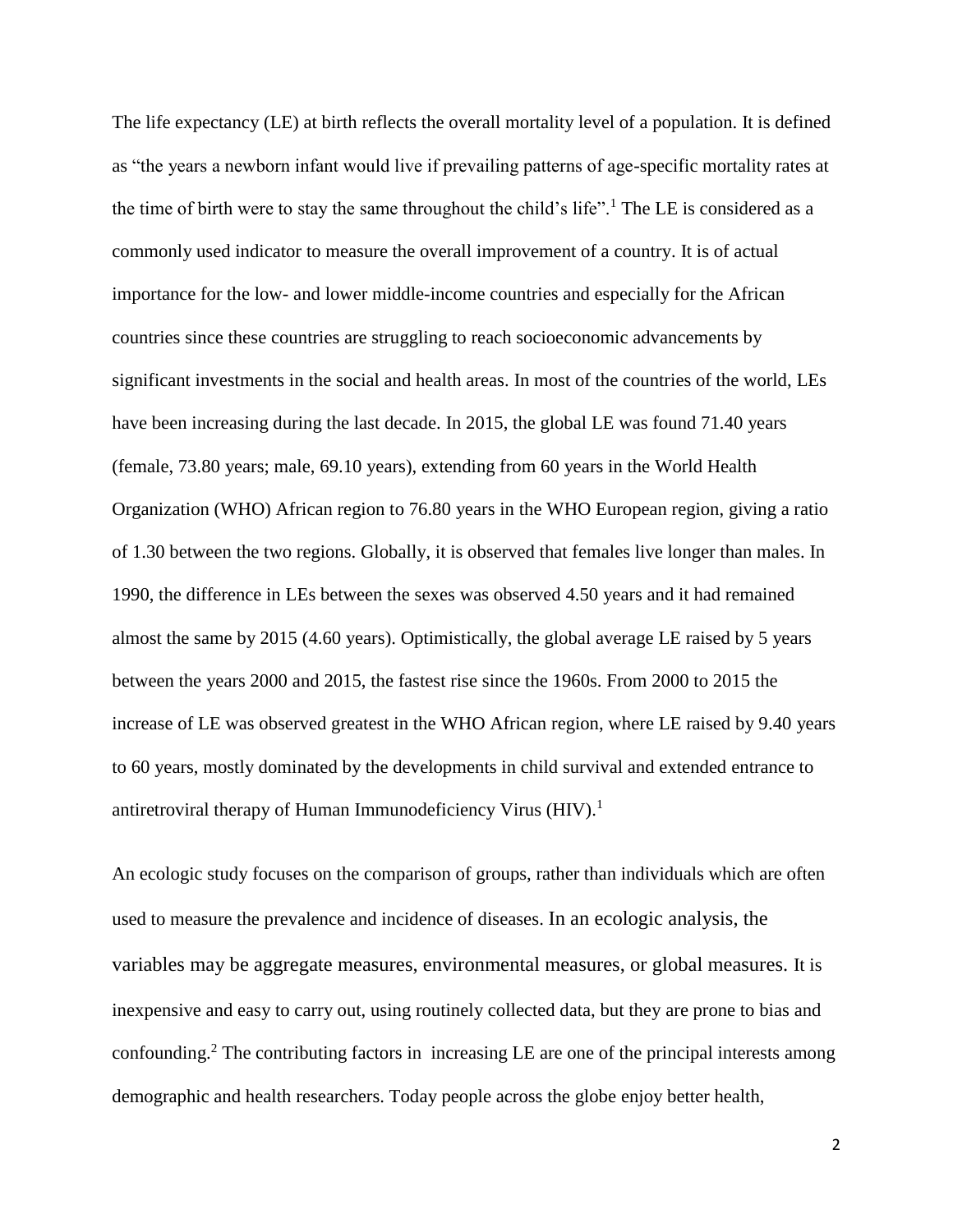economically solvent, and living longer than ever before. The LE is expected to be increased by seven years for the period of 1998-2025, and it would be greater than 80 years in 26 countries.<sup>3</sup> Till now the mentionable disparities in LE are observed between the high- and low-income countries. The significant determinants were the development of technology, drugs, environmental development, and international cooperation. Moreover, the rises in LE were initiated by the higher income and education, access to improved sanitation, and clean water; developed healthcare facilities; and enormous rises in agricultural production. The changeability of LE has significant effects on personal and combined human activities since they affect fertility performance, socioeconomic development, human capital investment, intergenerational transmissions, and encouragements for pension subsidy rights.<sup>4-5</sup> LE focuses the population's physical condition of a country and the healthcare services that people generally receive when they fall ill.<sup>6</sup> The demographic and economic factors of LE include sex, age, residence, schooling, and income [gross national income (GNI) per capita].<sup>7-9</sup> Research also shows that income play important role for increasing recent LE. For example, enhanced income contributed an affirmative influence on LE in South Korea.<sup>10</sup> The older people in Thailand with improved earnings and innovative education had better health outcomes.<sup>11</sup> In the recent times, economic solvency and schooling in equalities were observed to explain the regional dissimilarities in LE with other health indicators.<sup>12</sup> The lower earnings and joblessness were seen to undesirably affect health outcomes.<sup>13</sup> Significant associations were observed between LE and education in Brazil,<sup>14</sup> Finland, Sweden, Norway, Denmark,<sup>15-16</sup> and some European countries.<sup>17</sup> Again, LE was found to be significantly associated with lower infant mortality rates and higher schooling rates.<sup>18</sup> When and where death risks are higher, usually the women give births extremely to raise the possibility that at any rate, some offspring will stay alive to adulthood.<sup>19</sup> The contributing factors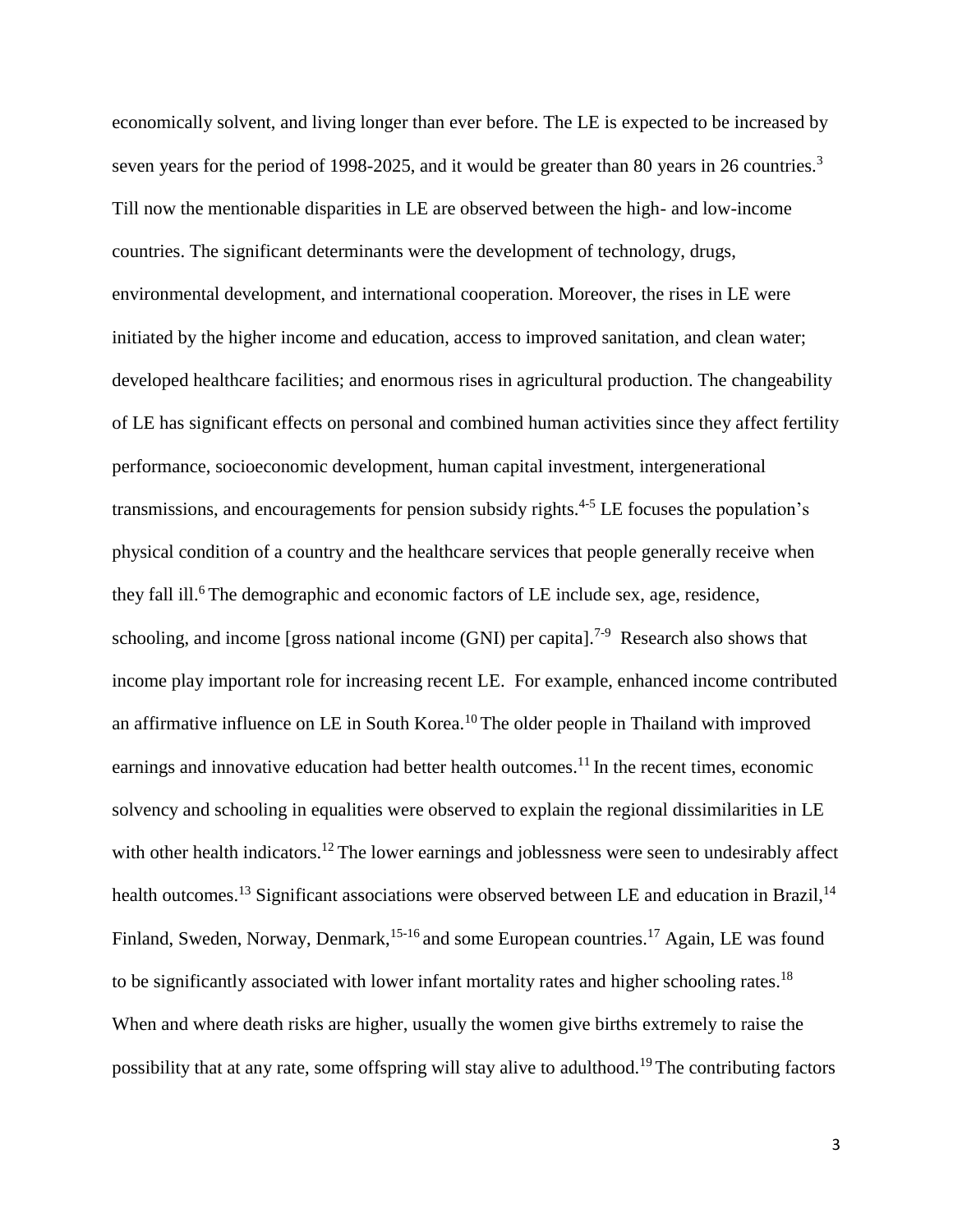of LE were taken into account healthcare expenses and resources, death rates, HIV prevalence, and health consequences.<sup>20</sup> The services related to healthcare, e.g., the increased numbers of healthcare persons, hospital supplies, and prenatal checkups diminish deaths and raise  $LE<sup>21</sup>$ . Moreover, some researchers have pointed rigorous recommendations of the effects of demographic measures, socioeconomic variability, and accessibility of healthcare resources on LE.<sup>22-24</sup> The previous studies on global inequalities in LE have usually explored the overall mortality. Until recently no study has ever been investigated globally considering demographic, socioeconomic, health, and environmental factors together. This study attempts to fill in research gap. Therefore, the main objective of this study is to explore the impacts of demographic events, socioeconomic differentials, health factors' availability, and environmental reasons that influence LE globally. It is believed that the study will help understanding the factors that have significant effects on LE globally.

## **Methods**

Data and necessary information of 183 WHO member countries were taken from the different United Nations (UN) agencies.<sup>1, 25-27</sup> Due to the inavailability of LE data; some countries were not included in this study. The factors that had significant effects on LE in the earlier researches were considered.<sup>8-10, 22-23, 28</sup> The factors considered in this study, along with their definitions and sources are shown in Table 1. The contributing factors of LE (*Y*) are classified into 4 main groups: demographic events, social and economic status, health factors, and environmental issues. The demographic events were the total fertility rate (TFR) (*X*1), adolescent birth rate (ABR) (*X*2), and population density (*X*3); social and economic determinants were mean years of schooling  $(X_9)$ , and GNI  $(X_7)$ ; health-related variables were HIV prevalence rate  $(X_5)$ , physicians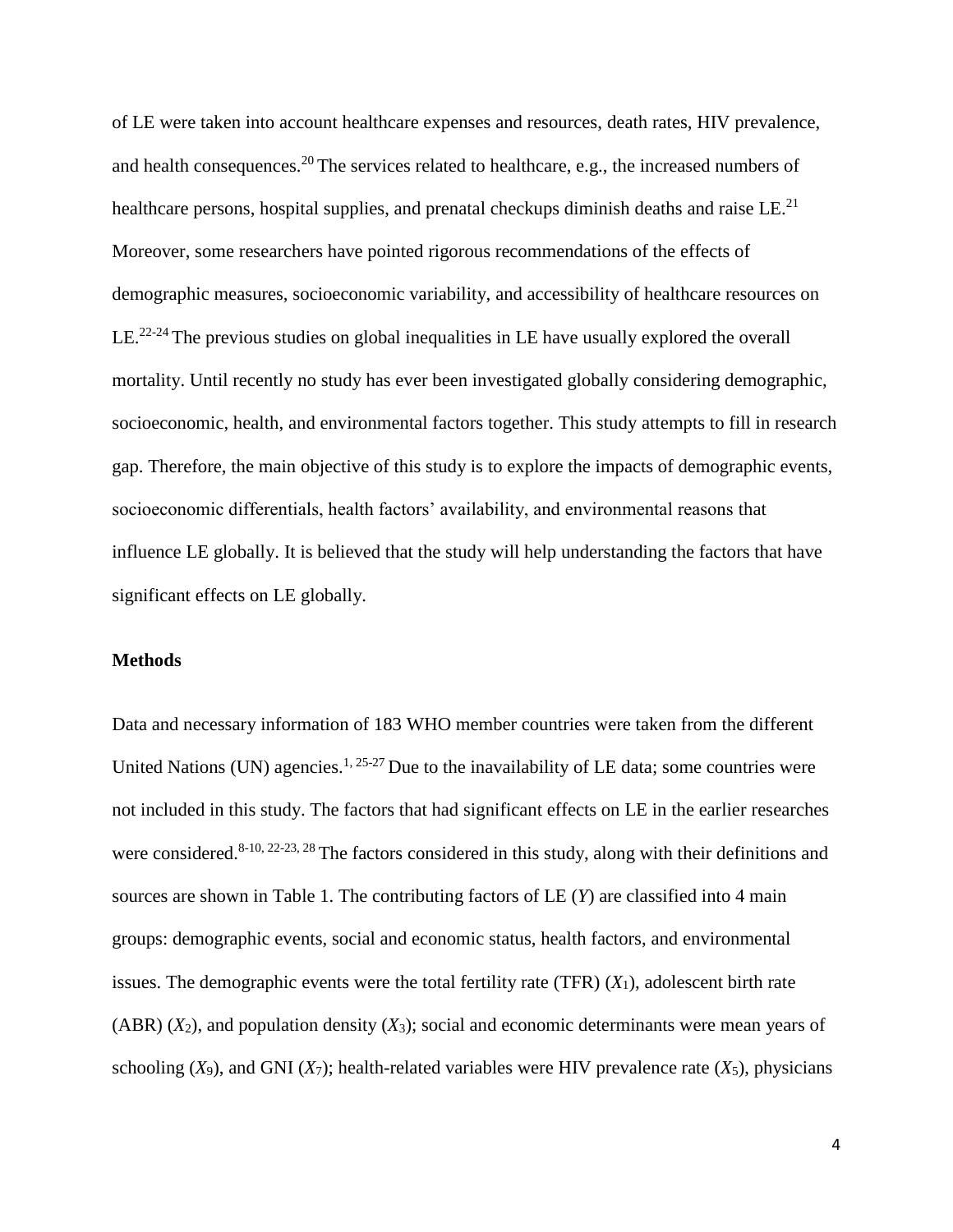density  $(X_4)$ , and immunization coverage rate  $(X_6)$ ; and the environmental issues were improved sanitation usage rate  $(X_8)$  and carbon dioxide  $(CO_2)$  emissions rate  $(X_{10})$ .

To analyze the collected data, descriptive statistics, correlation analysis, and stepwise (backward) regression analysis were used. Descriptive statistics were used to see the maximum, minimum, mean, median values, and standard deviations (SDs). The Pearson correlation analysis was used to set up the relationships among variables. Backward stepwise regression is a stepwise regression approach, which begins with a full (saturated) model and at each step gradually eliminates variables from the regression model to find a reduced model that best explains the data. The stepwise approach is useful because it reduces the number of predictors, reducing the multicollinearity problem and it is one of the ways to resolve the over fitting. Assume the regression model considering all the covariates is:

$$
Y = \beta_o + \sum_i \beta_i X_i + \varepsilon. \tag{1}
$$

In Eq. (1), *Y* is the outcome variable (LE),  $X_i$  ( $i = 1, 2, 3, \ldots, 10$ ) are the explanatory variables,  $\beta_0$ is the constant,  $\beta_i$  ( $i = 1, 2, 3, ..., 10$ ) are the unknown regression coefficients, and  $\varepsilon$  is the error term with an  $N(0, \sigma^2)$  distribution. To check the multicollinearity problem among the predictors, the variance inflation factor (VIF) was used. The VIF for the explanatory variables,  $X_j$  is:

$$
VIF_j = (1 - R_j^2)^{-1}, \quad j = 1, 2, 3, \dots, l.
$$
 (2)

In Eq. (2), *l* is the number of predictors, and  $R_j^2$  is the square of the multiple correlation coefficient of the *j*th variable with the remaining (*l*-1) variables. The VIF is always positive and if it is less than 5, then there is no multicollinearity; if it is less than 10, then there exists a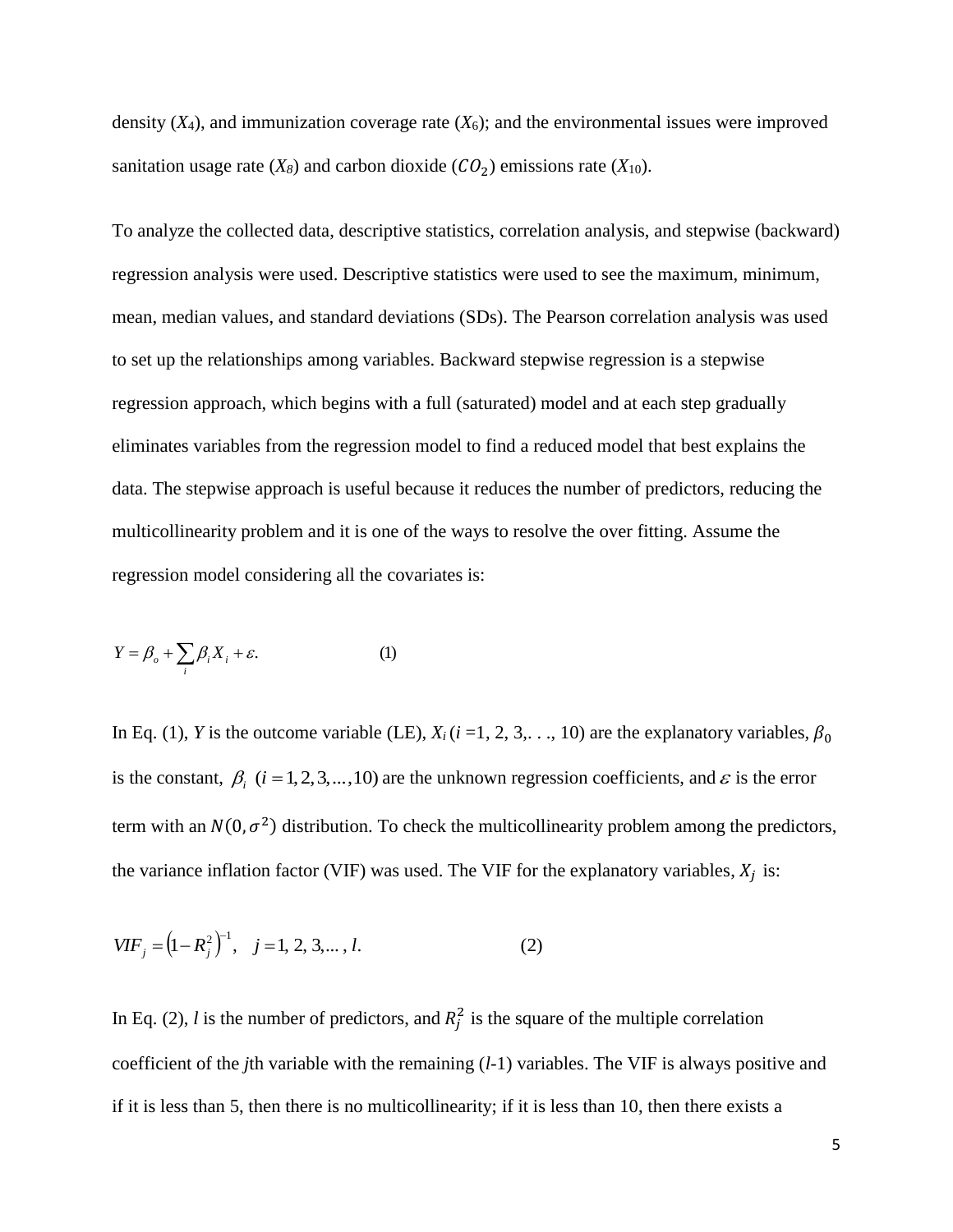reasonable multicollinearity; and if it is greater than 10, there exits considerable multicollinearity among the variables.<sup>29</sup> The analyses were performed by using the Statistical Package for Social Sciences (SPSS) (SPSS Inc, Chicago, IL; USA).

## **Results**

The study was included a total of 183 WHO member countries. The influences of TFR, ABR, population density, schooling, GNI, physicians' density, immunization rate, HIV prevalence rate, improved sanitation, and  $CO<sub>2</sub>$  emissions on LE are explored here sequentially.

The descriptive statistics of dependent and independent variables are presented in Table 2. The extreme values (maximum and minimum) of all the factors as well as the variables' mean, median, and SDs are presented in this table to explore their main features. This type of analysis is considered very meaningful since the diverse factors are frequently calculated in diverse units.

The LEs of the African courtiers are found remarkably low than that of other countries in the globe. Among these countries, the LE of Sierra Leone is found the lowest (50.10 years). The LEs are found 52.40, 53.50, 53.10, 53.30, and 53.70 years of Angola, Central African Republic, Chand, Côte d'Ivoire, and Lesotho respectively; which are around three-fifth compared to the countries like Japan (83.70 years), Switzerland (83.40 years), Singapore (83.10 years), etc. The TFR and ABR are found the highest in the African countries. The TFR of Nigeria is 8, in Somalia, Mali, Chand, Angola, the Democratic Republic of the Congo, Burundi, Uganda, Nigeria, and Burkina Faso it is 6. The average TFR is found 1.70 in the more developed countries. A comparable trend is found for ABR. The highest ABR (229) is observed in the Central African Republic. It is the second highest in Niger (206) followed by Chand (203),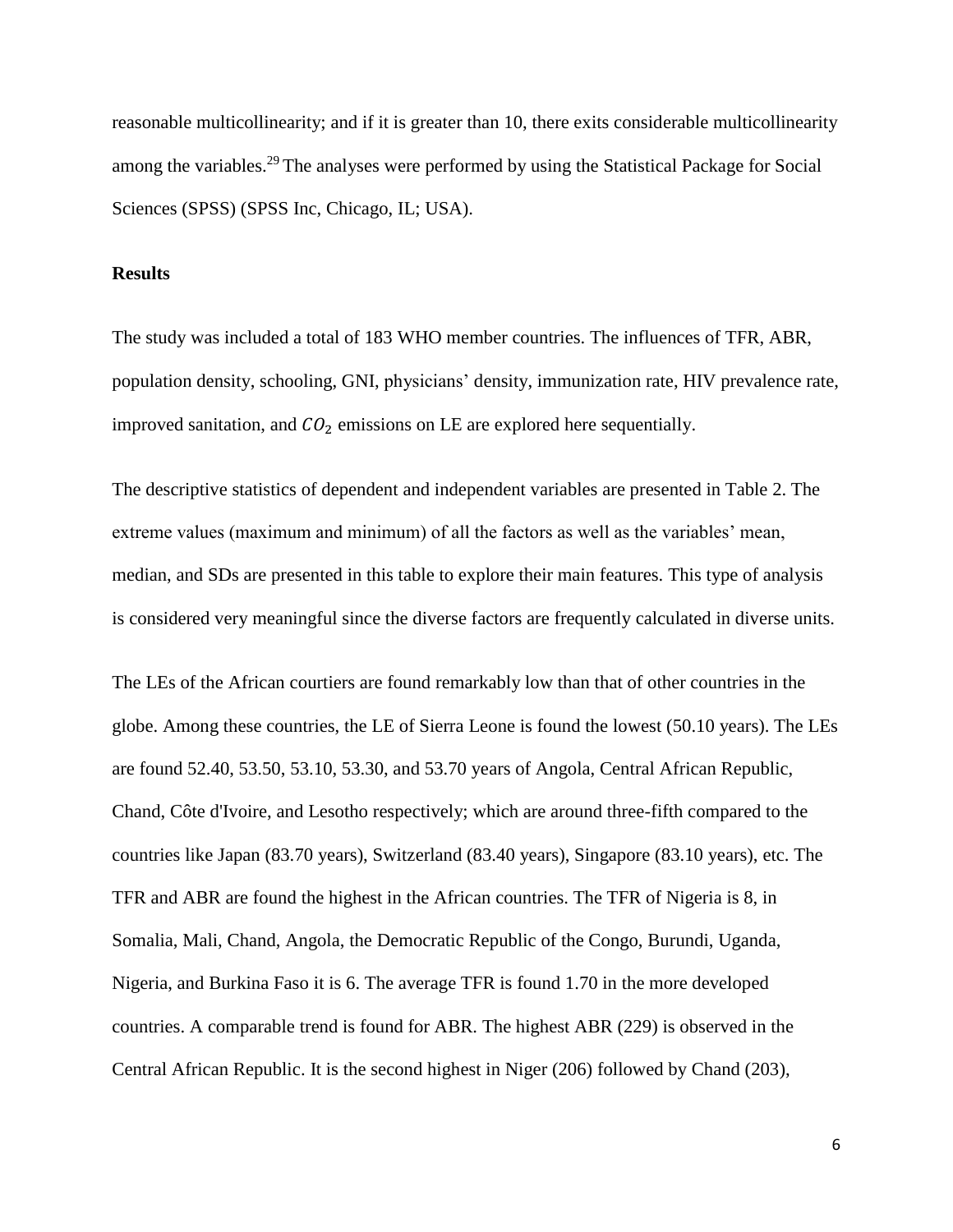Angola (191), and some other African countries. The highest densely populated countries are Singapore (7,829 population/km<sup>2</sup>), Bahrain (1,789 population/km<sup>2</sup>), Maldives (1,364 population/km<sup>2</sup>), Malta (1,348 population/km<sup>2</sup>), Bangladesh (1,237 population/km<sup>2</sup>), etc. On the other hand, a good number of the lowest population density countries are found, e.g., Mongolia (2 population/km<sup>2</sup>), Namibia (3 population/km<sup>2</sup>), Australia (3 population/km<sup>2</sup>), Iceland (3 population/ $km^2$ ), Suriname (3 population/ $km^2$ ), etc. The physicians' density is observed very low in the countries of the African region. It is mentionable that there are only 1 physician per 10,000 people in the Central African Republic, Togo, Burkina Faso, etc.; 2 physicians per 10,000 people in Madagascar, Angola, Zambia, etc. The HIV prevalence rates are observed the maximum in the countries of the African region (Swaziland 28.70%; Botswana 22.30%; Lesotho 22.75%; South Africa 19.25%, Zimbabwe 14.65%; etc.) while it is <0.10% in the most developed countries. Immunization covers almost 100% children in the globe except for some countries e.g., Equatorial Guinea (24%), South Sudan (39%), Somalia (42%), etc. The economic factor, GNI was found very low of the countries where the LEs are found lower (e.g., GNI of Central African Republic is 600\$). The lower improved sanitation facilities were observed in the African countries (e.g., South Sudan, 7%; Niger, 11%; Togo, 12%, etc.) where the LEs are found also lower. The mean years of schooling were found very small in the countries of the African region (Niger, 1 year; Mali, 2 years; etc.). The highest  $CO<sub>2</sub>$  emissions rates were found in the middleincome countries e.g., Qatar (40.50), Trinidad and Tobago (34.50), Kuwait (27.30), etc.

In bivariate analysis, the results of Pearson correlation coefficients (*r*) are presented in Table 3. The results revealed that the LE was found significantly positively correlated with physicians density, immunization, income, sanitation, schooling, and  $CO<sub>2</sub>$  emissions; and significantly negatively correlated with fertilities (TFR and ABR), and HIV prevalence rate.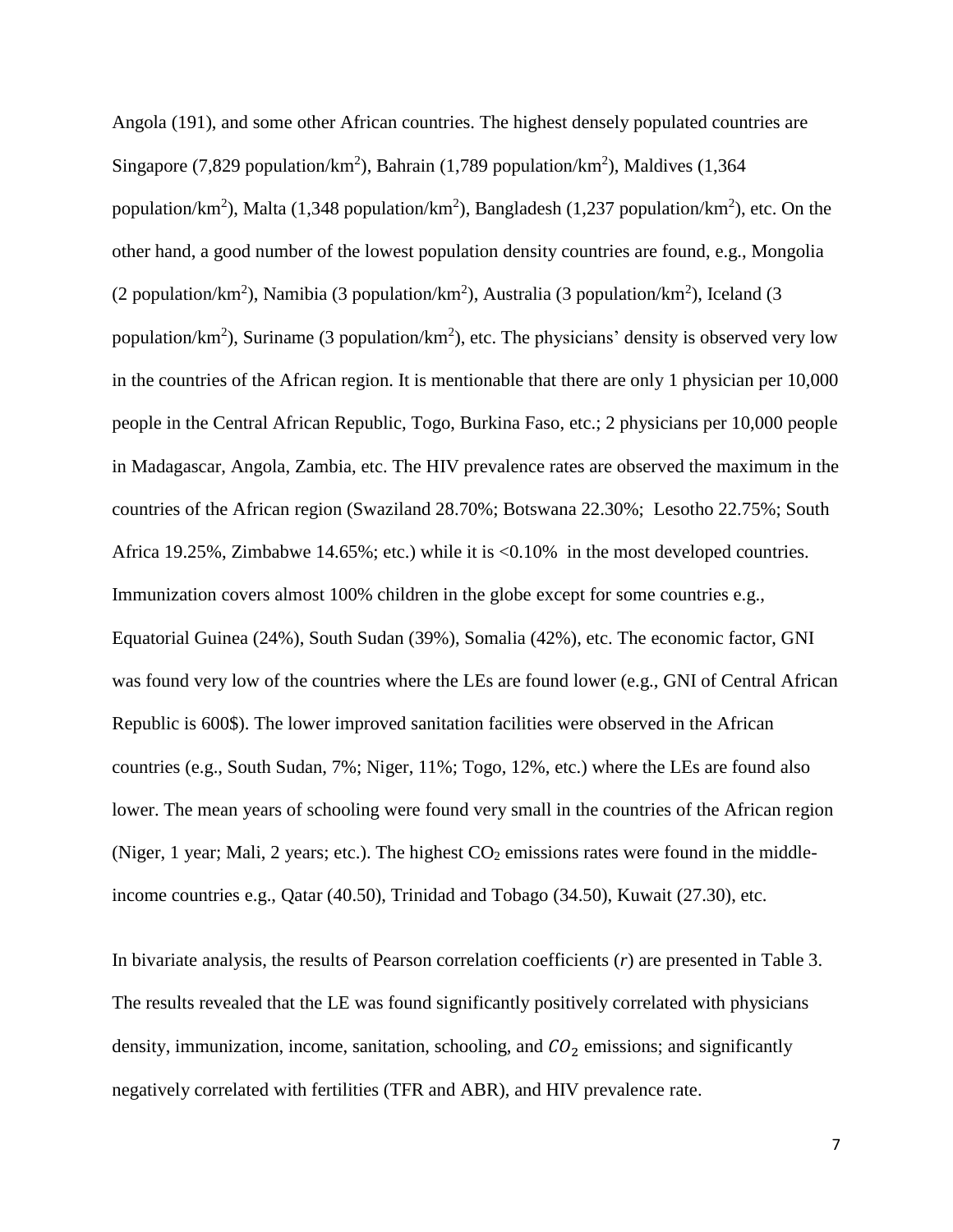The results of the stepwise regression analysis are presented in Table 4. In this analysis, five sets of regression models (Models 1-5) were performed. There were no multicollinierity among the variables because the VIFs were less than 5 for all the cases except TFR (VIF  $= 5.116$ ) and improved sanitation using rate (VIF = 5.858). Model  $1(R_a^2 = 0.837)$  considered all the explanatory variables, among these predictors TFR, HIV prevalence, and  $CO<sub>2</sub>$  emissions indicated significant negative effects; and income and sanitation indicated significant positive effects on LE. Model 2 ( $R_a^2 = 0.840$ ) retained the predictors except population density where TFR, HIV prevalence rate, income, sanitation, and  $CO<sub>2</sub>$  emissions were identified as the significant factors. Model 3 ( $R_a^2 = 0.843$ ) retained all the predictors except population density and schooling where TFR, HIV prevalence rate, GNI per capita, sanitation, and  $CO_2$  emissions were identified as the significant factors. Model 4 ( $R_a^2 = 0.845$ ) excluded ABR, population density, and mean years of schooling; and among the retained predictors TFR, HIV prevalence, GNI per capita, sanitation, and  $CO<sub>2</sub>$  emissions were identified as the significant predictors of LE. Model 5 ( $R_a^2 = 0.845$ ) excluded the predictors ABR, population density, physician density, mean years of schooling; and among the retained predictors TFR, HIV prevalence, immunization, GNI per capita, sanitation, and  $CO<sub>2</sub>$  emissions were identified as the significant factors of LE.

#### **Discussion**

The univariate analysis clearly explained the global scenario of LE. The correlation analysis established the significant relationships between LE and demographic, socioeconomic, health, and environmental factors. Finally, the regression model (Model 5) identified TFR, HIV prevalence, income, sanitation, and  $CO_2$ emissions as the significant predictors of global LE.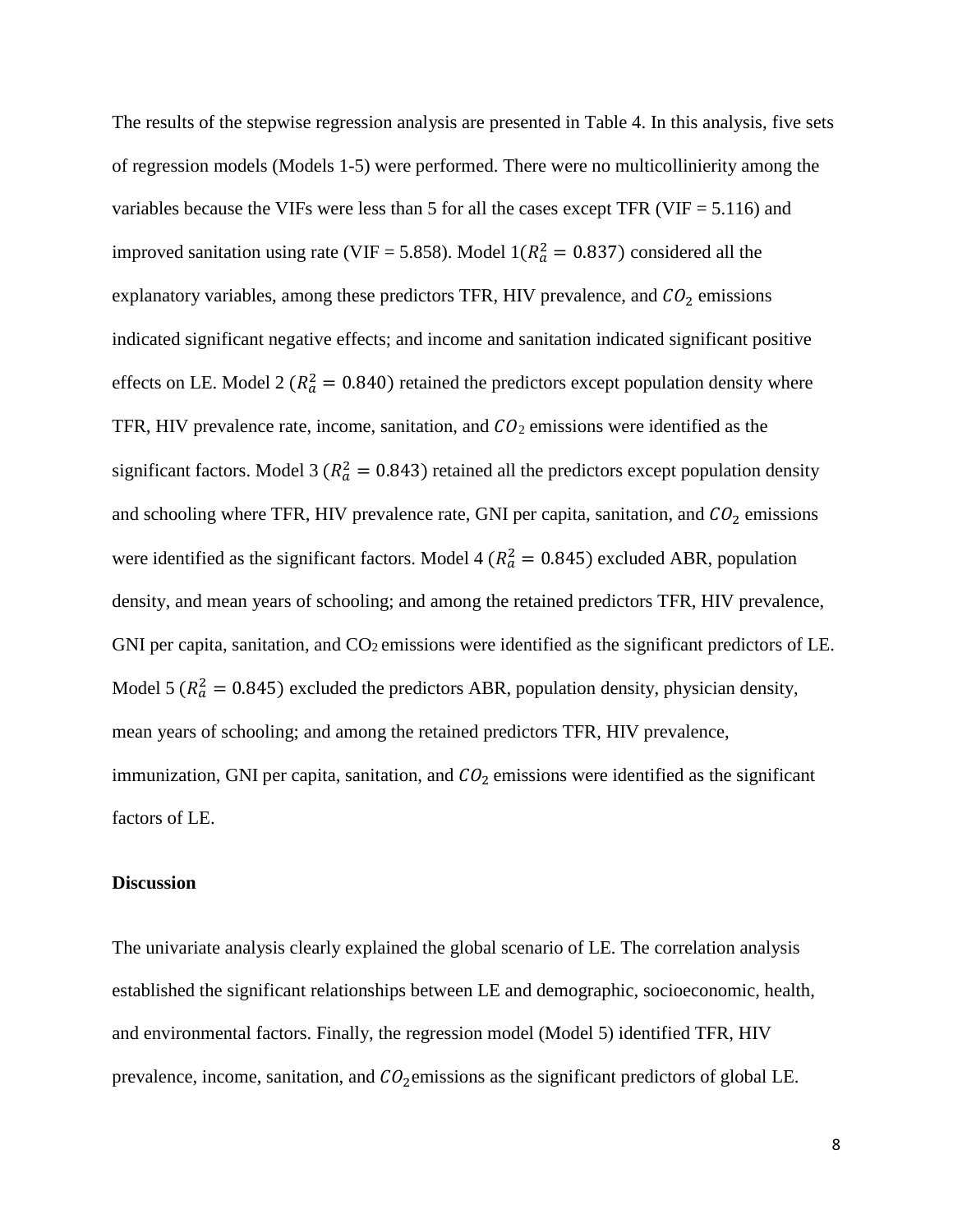In 2015, the global LE was 71.40 years and it is improved at a rate of more than 3 years per 10 years from 1950. In the 1990s, the growth on LE stalled in the countries of African region because of the tremendous rising of HIV prevalence rate; and increased death rate in many former Soviet countries following the fallen down of the Soviet Union. In most of the regions, the LEs have been increased from 2000 onwards. The overall global increment of LE was 5.00 years from 2000 to 2015. The larger increment (9.40 years) was observed in the African countries. Now, the LE is more than 82 years in 12 countries (Switzerland, Spain, Italy, Iceland, Israel, France, Sweden, Japan, Singapore, Australia, the Republic of Korea, and Canada) and it is on an average 80 years in 29 countries. On the other hand, there are 22 countries with LEs less than 60 years. $<sup>1</sup>$ </sup>

Globally the fertility patterns have changed dramatically over the last few decades. In 2015, the global TFR was 2.50 which mask wide regional variations. Africa remains the region with the highest TFR (4.70) and Europe has the lowest TFR (1.60).<sup>30</sup> The higher TFR may also have a negative effect on LE. Clearly, the families having the higher number of births, the lower duration between births, and insufficient resources allotted for those children may reduce breastfeeding duration and make threats malnutrition to those children. The consistent results are observed in this study. In addition, LE was inversely correlated with fertilities and from the regression analysis; the TFR is identified as the significant determinant of LE.

In the developing countries, the TFR has fallen remarkably since 1950. The higher fertility  $(TFR \ge 5)$  and closely-spaced births characterized 33 countries among them 29 are in Sub-Saharan Africa. The higher fertility creates the higher health which risks for infants and mothers, derails the wealth investment, downturns economic growth, and worsens ecological coercions.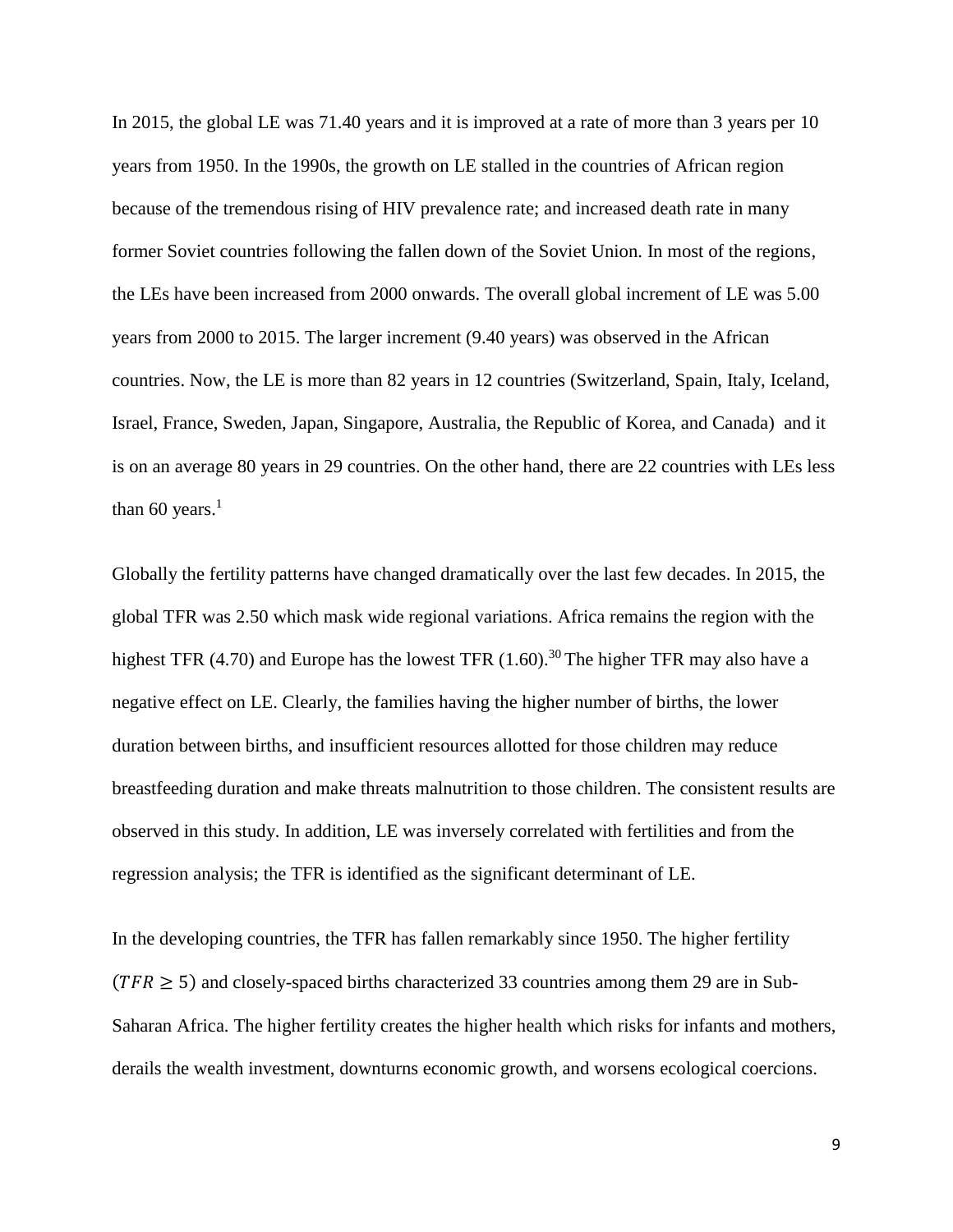The significant downturn in births may contribute to raise the productive output. The present study identified that the higher fertility contributed to lower LE. Obviously, the declining trend of TFR assists to raise economic growth through the positive changes in age-structure. The ABR and coverage of modern contraceptives are two proposed indicators of the Sustainable Development Goal Target 3.7 on general entrance to reproductive healthcare services. It was estimated that the global ABR= 44 which was 5 times more prevalent in the low-income countries compared to the high-income countries.<sup>30</sup> Early sexual activities (marital or extramarital) contribute to ABR. In 2014, it was estimated globally 700 million girls were married before 18 years among them 250 million were experienced extramarital sexual relations.<sup>31</sup> Globally the adolescents are showing to excess reproductive health hazards. The adolescent fertility results to adverse mother and infant health outcomes and it is strongly associated with obstructed delivery, low birth weight, fetal growth retardation, and higher maternal and infant deaths.<sup>28</sup> The higher availability of unsafe sexual activities among unmarried girls threats them to unexpected pregnancies, risky abortions, and sexually transmitted diseases. On the other hand, delayed giving births raise the survivorship.<sup>32</sup>

The availability of physicians contributes to raise LE. In an area or in a country, if we find an inadequate number of medical personnel that treats the general population would more likely not to have sufficient healthcare services. Availability and easy access to healthcare services are considered an important issue to save from diseases and to hasten recovery from sickness and disabilities. In this study, the physician density is significantly associated with LE which is consistent with the previous studies.<sup>12, 20-21</sup> On the other hand, an inadequate number of healthcare personnel, lack of skilled health workers and not having easy access to healthcare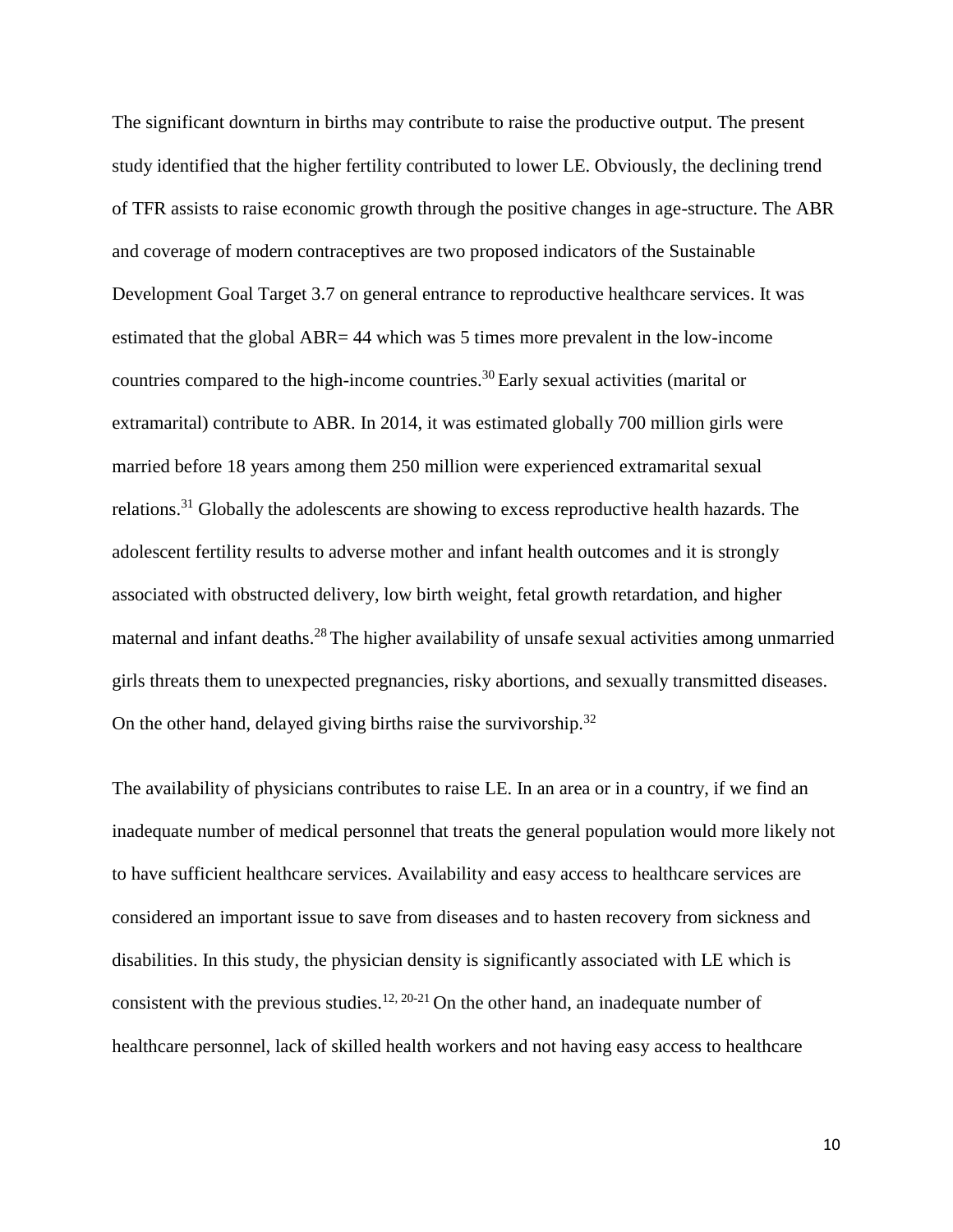services may contribute to raise the disease prevalence.<sup>33</sup> Moreover, the physicians may contribute to increasing LE by reducing fertilities.<sup>8</sup>

The prevalence of HIV is found significantly negatively correlated with LE and in all the regression models (Models 1-5), it was retained as the significant predictor of LE. HIV leads to untreatable disease and hits the immune system. The HIV infected person may survive 9-11 years without treatment. This means that the HIV-infected individual have a shorter lifetime. The higher HIV prevalence in an area or a country may cause to increase more HIV infected persons. As a result, the higher prevalence of HIV infection effects to lower LE. Globally, the differences of LEs among regions are also seen, as the numerous countries in the African region with the higher prevalence of HIV experienced a fall in LE and established a relationship between higher prevalence of HIV and lower LE.<sup>34</sup>

Immunization was found significantly positively correlated with LE. In all the regression models (Models 1-5) this factor retained as the significant determinant. Vaccination greatly reduces diseases, disabilities, deaths, and increases LE worldwide. It has significantly reduced the burden of infectious diseases. Today, the vaccines have been considered as an excellent safety record. In a previous study, it is identified that the vaccination significantly contributes to increasing LE by lowering morbidity and mortality.<sup>35</sup>

National income (GNI per capita) has shown significant positive correlation with LE. In regression analysis, GNI is identified as the significant determinant of LE in all the models (Models 1-5). The present study identified that financial development establishes upgrading the social status and increases LE. The populations of a country live longer when they have a quality livelihood and have a lower death rate.<sup>11</sup> The quality livelihood of a country's population is

11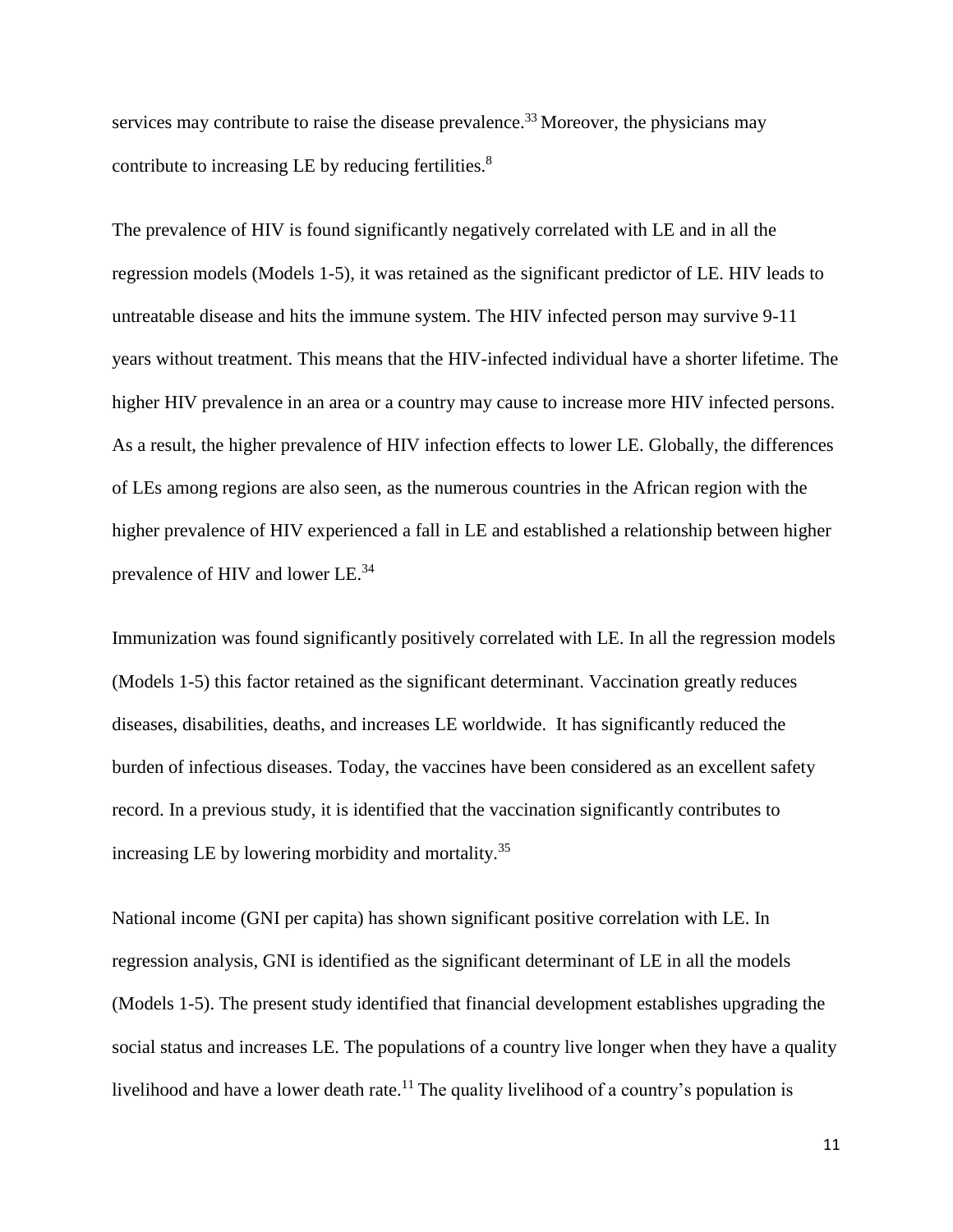measured by that country's national income which has been established in this study. There is significant evidence concerning income dissimilarity to unfortunate health outcomes. In the lowand lower middle-income countries, a smaller amount of money is allotted for healthcare services which might contribute to having lower LE. The findings of this study authenticate the previous study results on the effects of national income on LE. $^{8, 13}$ 

Improved sanitation was found significantly positively correlated with LE and identified as the significant determinant of LE (Models 1-5). An increase in the lifespan was determined mostly by the improvements in sanitation system during the 1990s and early 2000s centuries. The transmissions of most infectious diseases (e.g., cholera, typhoid, infectious hepatitis, polio, cryptosporidiosis, ascariasis, etc.) implicated through human waste. In each year around 1.80 million populations died due to diarrheal diseases, among them 90% were less than 5 years aged, they were mostly in the low- and lower-income countries.<sup>36</sup> Usually, the unhealthy sanitation systems may contribute to having various infections. In the tropical and subtropical areas in terms of socioeconomic and public health concern, the ranks of malaria and schistosomiasis were placed first and second respectively among the human parasitic diseases. Globally, around 0.6 million deaths occur per year are caused by severe Ascaris infections.<sup>37</sup>

Education is another influential factor was found significantly positively correlated with LE. This finding has likewise important implications. An educated nation might contribute to be raised LE. The higher schooling rates are strongly correlated with timely receipt of healthcare services and better healthcare knowledge. The educated population is more likely to have improved prenatal care and they can be promoted to optimize the use of mothers' healthcare services, thus keeping away from childbirth-related difficulties.<sup>38</sup> Usually, more educated population can earn more money, which contributes to have higher household income and enable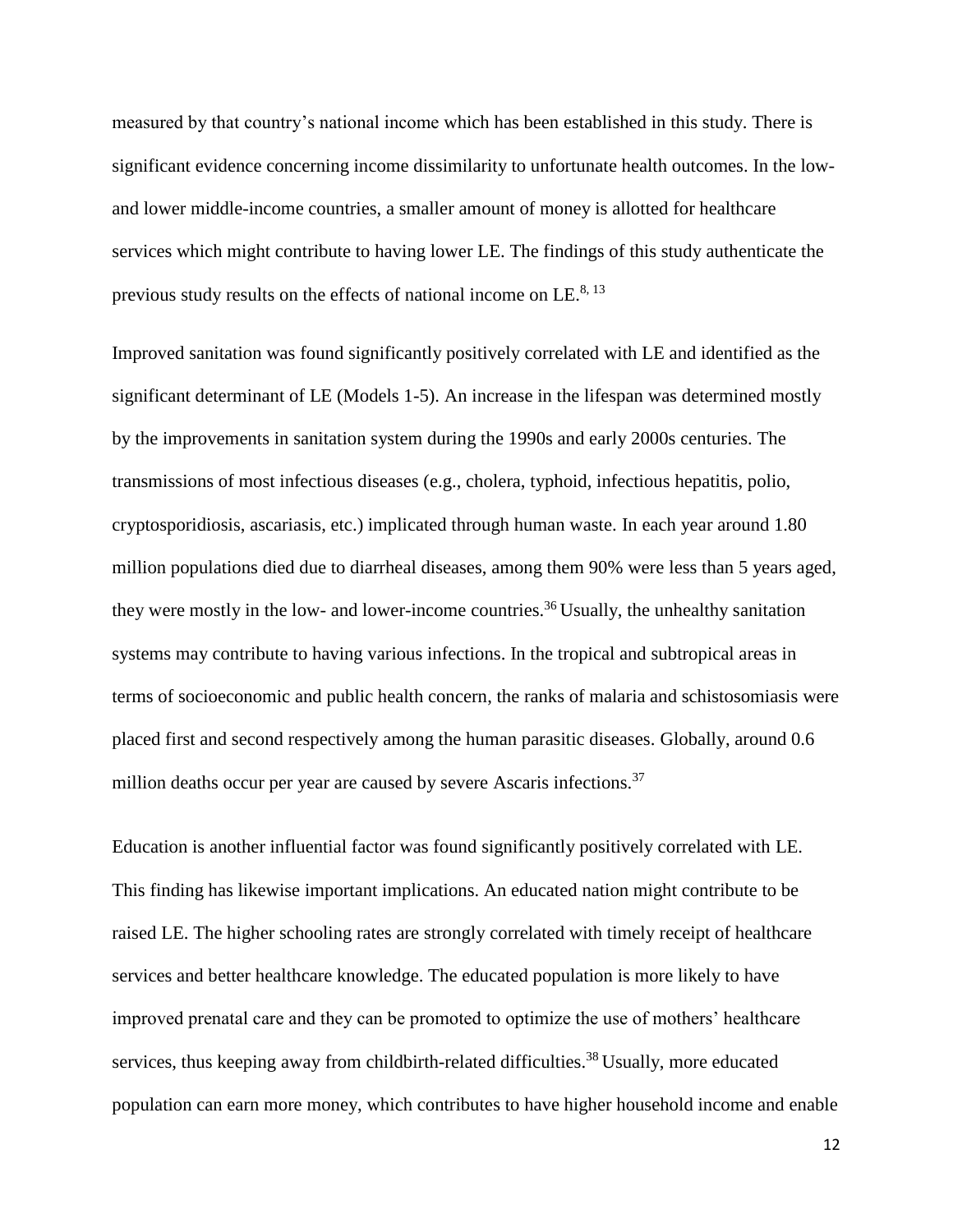them to enhance to buy quality healthcare services. Besides these, the educated individuals have a tendency to better realization about personal hygiene, nutritional status, knowledge regarding illness, etc.<sup>39</sup>

The  $CO<sub>2</sub>$  emission was significantly positively correlated with LE, and it was retained all in the regression models (Models 1-5). The regression analysis identified it is a significant determinant of LE. The higher energy usage is essential for economic development, which is the prerequisite for human development. The higher energy usage leads to higher  $CO<sub>2</sub>$  emissions. The higher LE is companionable with low carbon emissions. From the perspective of a sustainable development, the countries would reach both higher GNI and higher LEs at low levels of  $CO<sub>2</sub>$ emissions.<sup>40</sup>

A limitation of this study is that we analyzed data for the most common determining factors, *i.e.*, those were found to be significantly associated with LE in the previous studies. In addition, the analysis was limited to those countries whose data were available. The present study identified associations and determinants of LE but did not investigate the determinants that explain gender and urban-rural differences in LE in these countries. Data on the 183 counties were obtained from the different UN agencies. However, the sources and quality of data vary according to country. Some countries have comprehensive civil registration and vital statistics and regular censuses of the entire population. However, many countries have incomplete or dysfunctional birth and death registration systems and therefore lack continuous empirical data on mortality and LE.

#### **Conclusion**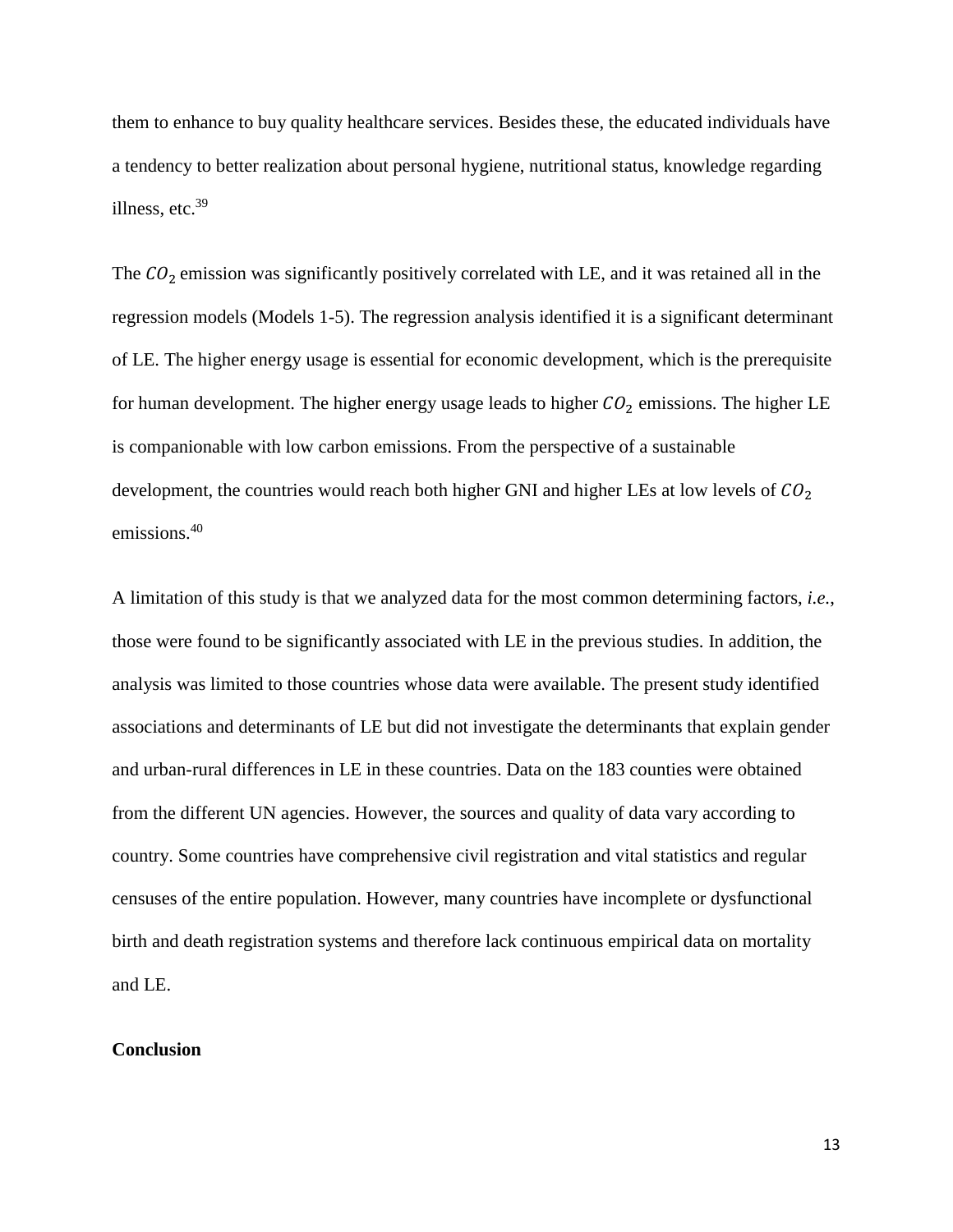The study analyzed how demographic, socioeconomic, health, and environmental factors affect LE globally and empirically identified the determinants of LE. All the selected factors are found to be statistically correlated with LE. Among these factors, physicians' density, immunization coverage, national income, and improved sanitation were positively; but the higher fertilities (TFR and ABR), and HIV prevalence rate were negatively associated with LE. However, TFR, HIV prevalence rate, immunization rate, national income, improved sanitation, and  $CO<sub>2</sub>$  emissions were identified as the influential factors of LE. The findings of this study have some important policy implications for all countries particularly for the African countries. To raise LEs of those countries imperative steps should be taken. National and international programs may be taken to raise LE by raising schooling, immunization coverage, improved sanitation, and the number of physicians; and limiting fertilities and HIV infection in the countries where LEs are still very low. We analyzed cross-sectional data of 183 countries of 10 demographic, socioeconomic, health, and environmental determinants. To identify the factors that influence LE, further research should evaluate considering panel data sets with a broader range of predictors. We do not expect any ecological fallacy in the present study as aggregate level data are used for analysis. The result reflects the actual scenario of the country and the geographical regions. Abbreviations: ABR: Adolescent birth rate;  $CO_2$ : Carbon dioxide; GNI: Gross national income; HIV: Human Immunodeficiency Virus; LE: Life expectancy; SD: Standard deviation; TFR: Total fertility rate; UN: United Nations; VIF: Variance inflation factor; WHO: World Health Organization

**Ethics approval and consent to participate:** Ethics approval for this study was not required since the data is secondary and is available in the public domain.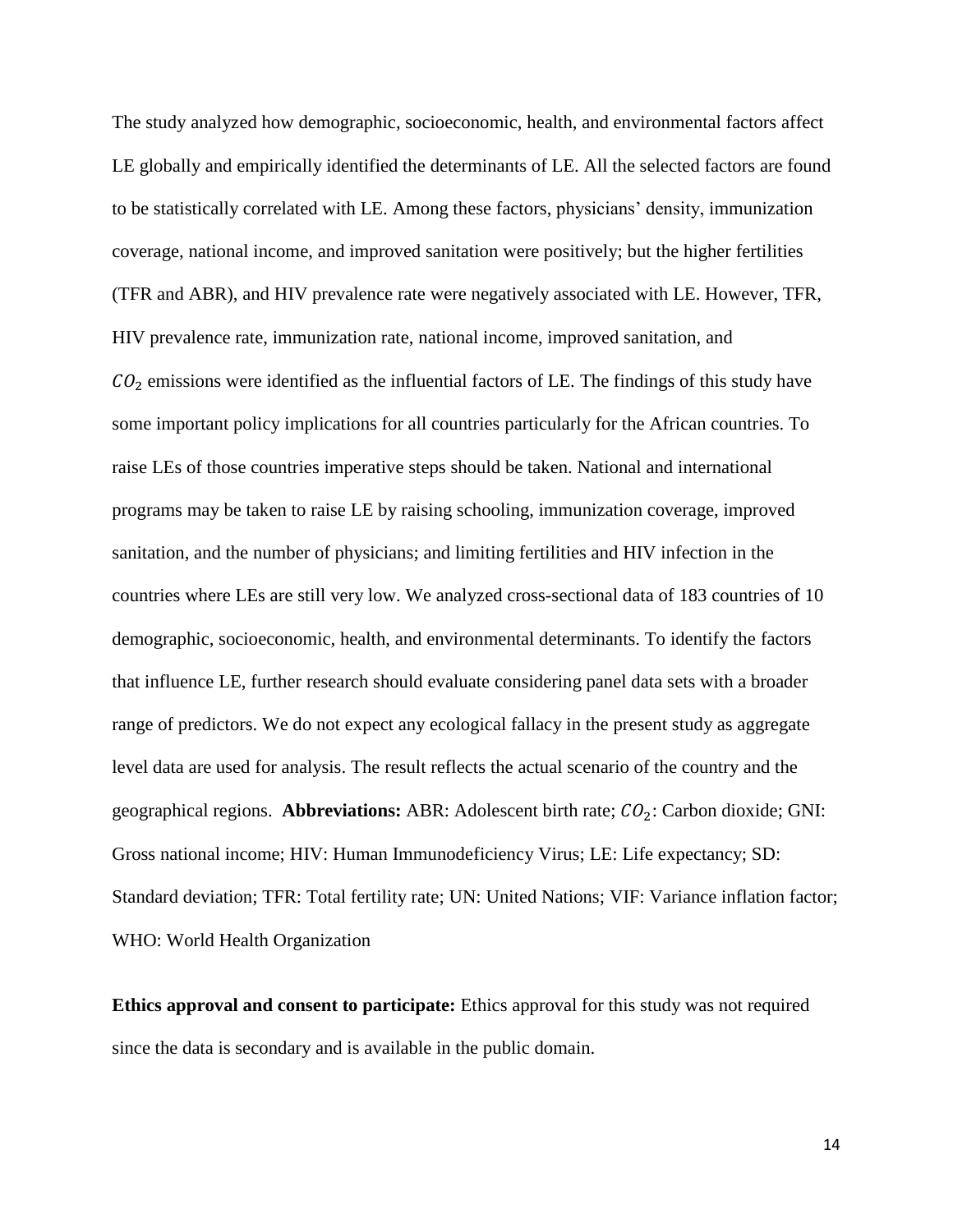#### **Consent for publication:** Not applicable.

#### **Availability of data materials**: Data for this study were sourced from:

1. World Health Organization (WHO) 2016; and available here: [http://apps.who.int/iris/bitstream/10665/206498/1/9789241565264\\_eng.pdf](http://apps.who.int/iris/bitstream/10665/206498/1/9789241565264_eng.pdf) 2. World Health Statistics 2015; and available here: http://apps.who.int/iris/bitstream/handle/10665/170250/9789240694439\_eng.pdf?sequence=1 3. World Population Data Sheet 2016; and available here: https://assets.prb.org/pdf16/prb-wpds2016-web-2016.pdf 4. Human Development Report 2016; and available here: http://hdr.undp.org/sites/default/files/2016\_human\_development\_report.pdf

**Competing interests:** The authors declare that they have no competing interests.

**Funding:** The authors have no support or funding to report.

**Authors' contributions:** MNIM and ANMAB drafted the manuscript and were responsible for data collection and analyses. MNH, HTAK, and MNK contributed to the design of the study and editing the manuscript. In the end, the authors read and approved the final manuscript.

**Acknowledgements:** One of the authors (MNIM) is very grateful to the authority of ERASMUS<sup>+</sup> Fellowship Program for granting a Visiting Scholar Fellowship to complete this study. The authors are very thankful to the Department of Sociology, Middle East Technical University (METU), Ankara; Turkey where the research has been conducted. Thanks also to the Editors and the referees for their valuable comments and criticism, which greatly improved this article.

### **References**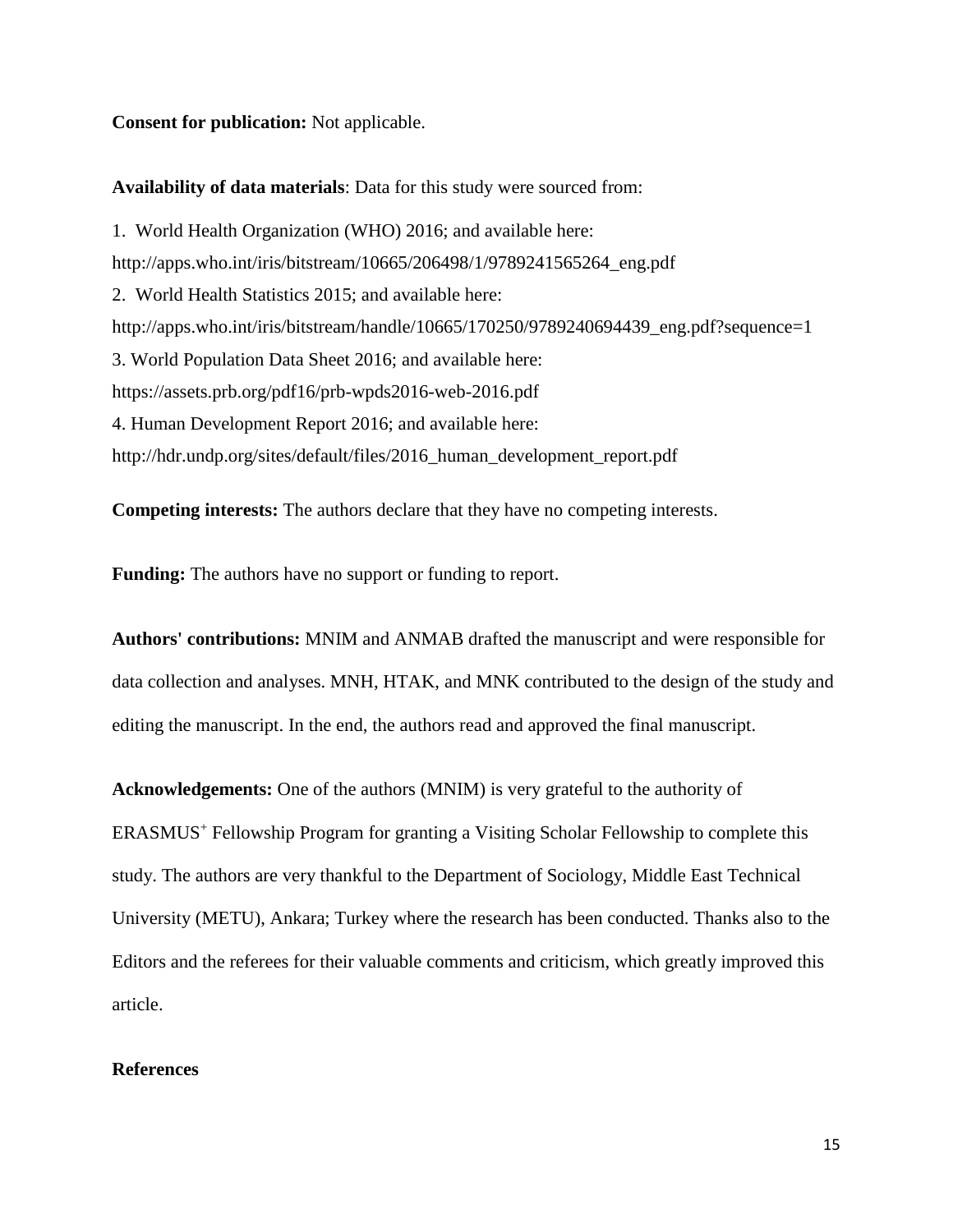- 1. WHO. World Health Statistics 2016. World Health Organization (WHO); Geneva, Switzerland; 2016.
- 2. Wakefield J. Ecologic Studies Revisited. Annu Rev Public Health 2008; 29:75-90.
- 3. WHO. World Health Report 2008: Primary health care now more than over. World Health Organization (WHO); Geneva, Switzerland; 2008.
- 4. Coile C, Diamond P, Gruber J and Jousten A. Delays in claiming social security benefits. J Public Econ 2002; 84:357-85.
- 5. Zhang J, Zhang J, Lee RD. Mortality decline and long-run economic growth. J Public Econ 2001; 80:485-507.
- 6. Shkolnikov VM, Andreev EM, Jasilionis D, Leinsalu M, Antonova OI, McKee M. The changing relation between education and life expectancy in central and Eastern Europe in the 1990s. J Epidemiol Community Health 2006; 60(10):875-81.
- 7. Mondal MNI, Shitan M. Impact of Socio-Health Factors on Life Expectancy in the Low and Lower Middle-Income Countries. Iranian J Publ Health 2013; 42(12):1354-62.
- 8. Mondal MNI, Shitan M. Relative Importance of Demographic, Socioeconomic and Health Factors on Life Expectancy in Low- and Lower-Middle-Income Countries. [J Epidemiol](https://www.ncbi.nlm.nih.gov/pmc/articles/PMC3956691/) 2014; 24(2):117-24.
- 9. Mondal MNI, Ullah MMMN, Islam MR, et al. Sociodemographic and Health Determinants of Inequalities in Life Expectancy in Least Developed Countries. International Journal of MCH and AIDS 2015; 4(1):01-10.
- 10. Khang YH, Yang S, Cho HJ, Jung-Choi K, Yun SC. Decomposition of socioeconomic variations in life expectancy at birth by age and cause of death among 4 million South Korean public servants and their dependents. Int J Epidemiol 2010; 39:1656-66.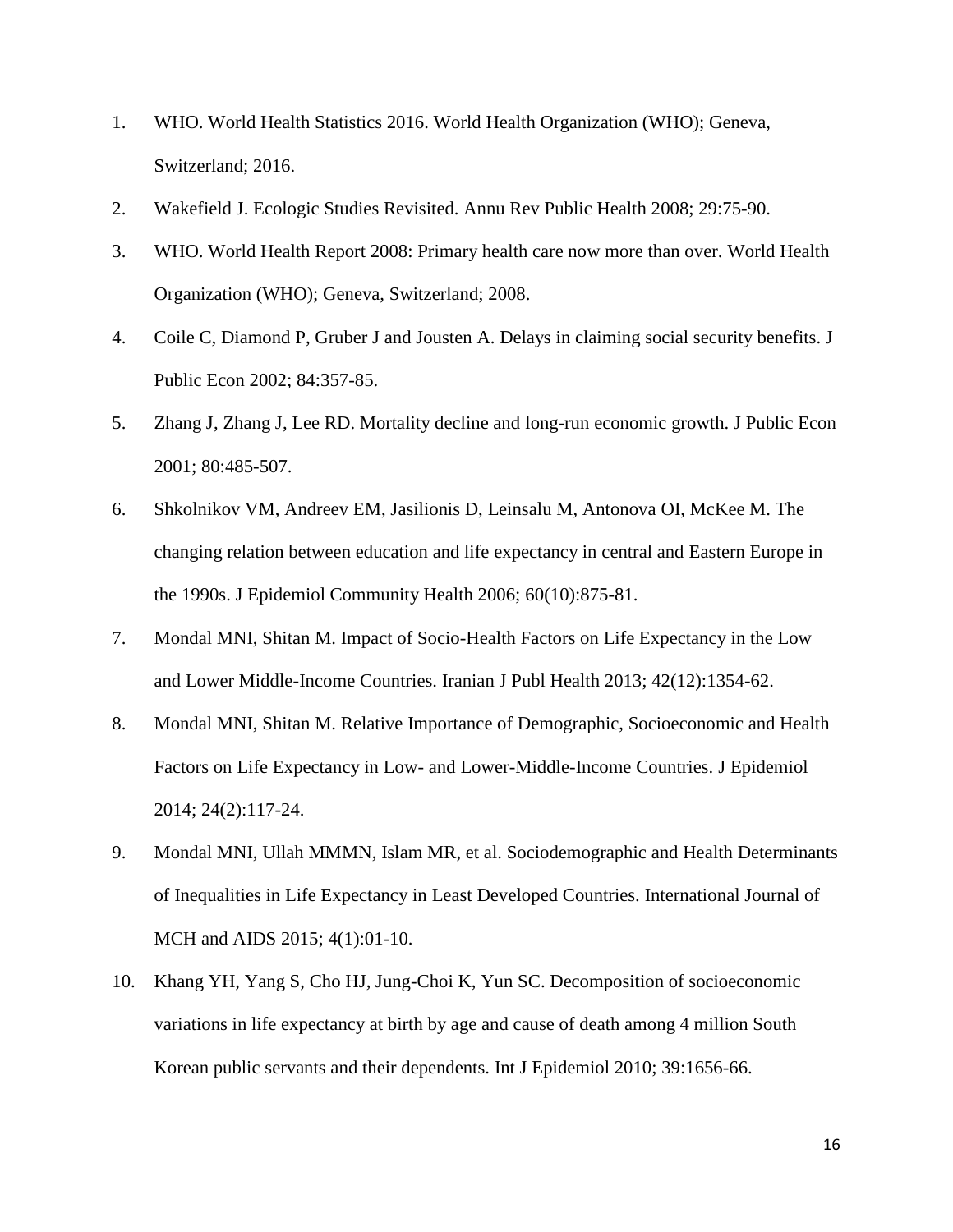- 11. Zimmer Z, Amornsirisomboon P. Socioeconomic status and health among older adults in Thailand: an examination using multiple indicators. Soc Sci Med 2001; 52:1297-311.
- 12. Hoi le V, Phuc HD, Dung TV, Chuc NT, Lindholm L. Remaining life expectancy among older people in a rural area of Vietnam: trends and socioeconomic inequalities during a period of multiple transitions. BMC Public Health 2009; 9:471.
- 13. Karlsson M, Nilsson T, Lyttkens CH, Leeson G. Income inequality and health: Importance of a cross-country perspective. Soc Sci Med 2010; 70(6):875-85.
- 14. Camargos MC, Machado CJ, do Nascimento Rodrigues R. Disability life expectancy for the elderly, city of Sao Paulo, Brazil, 2000: gender and educational differences. J Biosoc Sci 2007; 39(3):455-63.
- 15. Silventoinen K, Lahelma E. Health inequalities by education and age in four Nordic countries, 1986 and 1994. J Epidemiol Community Health 2002; 56:253-8.
- 16. Valkonen T, Sihvonen AP, Lahelma E. Health expectancy by level of education in Finland. Soc Sci Med 1997; 44:801-8.
- 17. Mackenbach JP, Kunst AE, Cavelaars AE, Groenhof F, Geurts JJ. Socioeconomic inequalities in morbidity and mortality in Western Europe. The EU Working Group on Socioeconomic Inequalities in Health. The Lancet 1997; 349:1655-9.
- 18. Lin CC, Rogot E, Johnson NJ, Sorlie PD, Arias E. A further study of life expectancy by socioeconomic factors in the National Longitudinal Mortality Study. Ethn Dis 2003; 13: 240-7.
- 19. Koons DN, Metcalf CJ, Tuljapurkar S. Evolution of delayed reproduction in uncertain environments: a life-history perspective. Am Nat 2008; 172:797-805.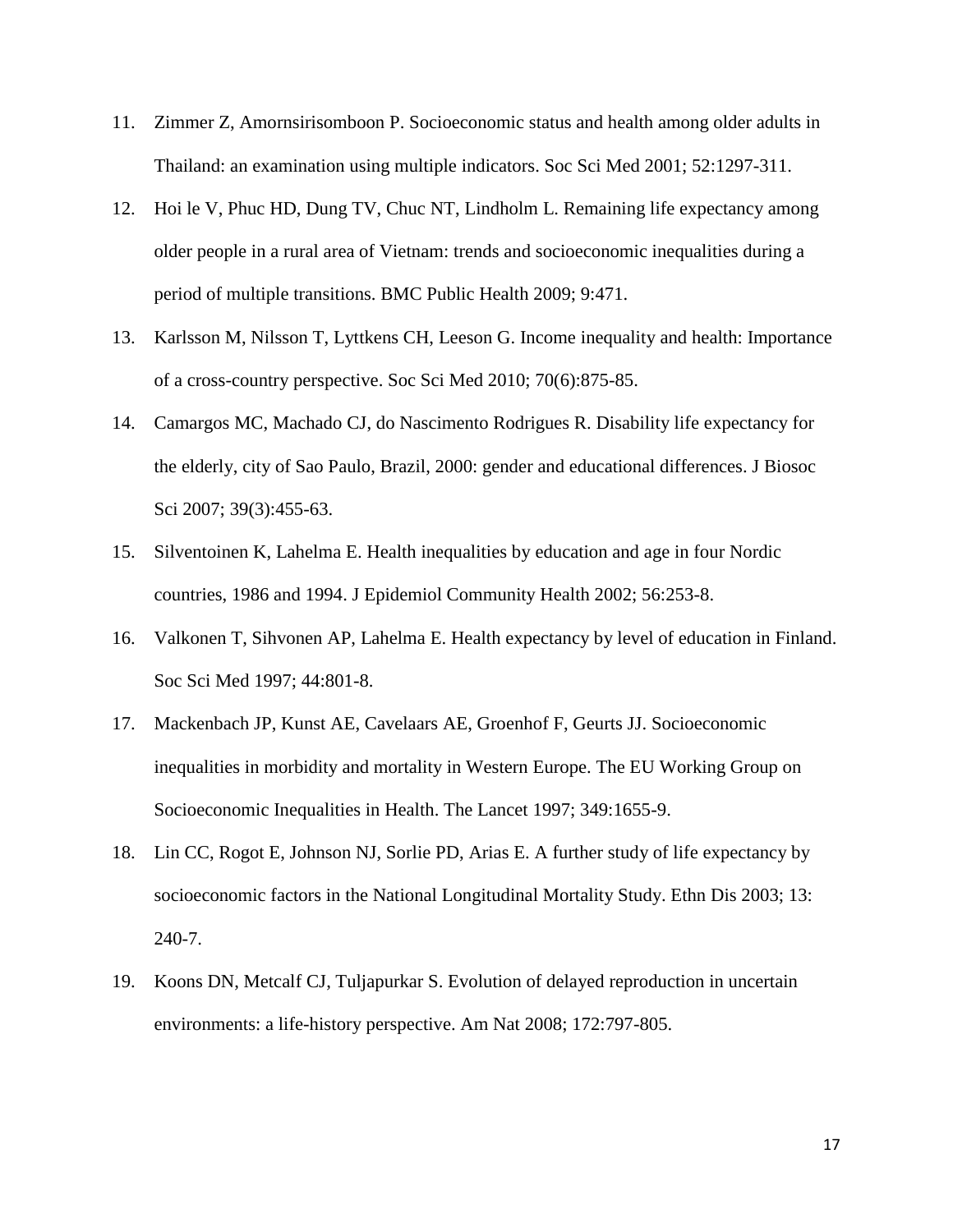- 20. Shaw JW, Horrace WC, Vogel RJ. The determinants of life expectancy: an analysis of the OECD health data. South Econ J 2005; 71:768-83.
- 21. Seubsman SA, Kelly MJ, Yiengprugsawan V, Sleigh AC. Thai Cohort Study Team. Gender, socio-economic status, and self-rated health in a transitional middle-income setting: evidence from Thailand. Asia Pac J Public Health 2001; 23:754-65.
- 22. Lin RT, Chen YM, Chien LC, Chan CC. Political and Social Determinants of Life Expectancy in Less Developed Countries: A longitudinal Study. BMC Public Health 2012; 12:85.
- 23. Anderson KG. Life expectancy and the timing of historical events in developing countries. Hum Nat 2010; 21(2):103-23.
- 24. Tang JL, Griffiths S. Review paper: epidemiology, evidence-based medicine, and public health. Asia Pac J Public Health 2009; 21:244-51.
- 25. WHO. World Health Statistics 2015. World Health Organization (WHO); 2015, Geneva; Switzerland.
- 26. PRB. World Population Data Sheet 2016. Population Reference Bureau (PRB), 2016; Washington DC, USA.
- 27. UNDP. Human Development Report 2016. United Nations Development Program (UNDP), UN Plaza, New York; USA.
- 28. Alemayehu T, Haider J, Dereje H. Determinants of adolescent fertility in Ethiopia. Ethiop J Health Dev 2010; 24(1):30-7.
- 29. Chatterjee S, Hadi AS. Regression Analysis by Examples. Fifth Edition 2012. John Wiley & Sons, Inc., New Jersey; USA.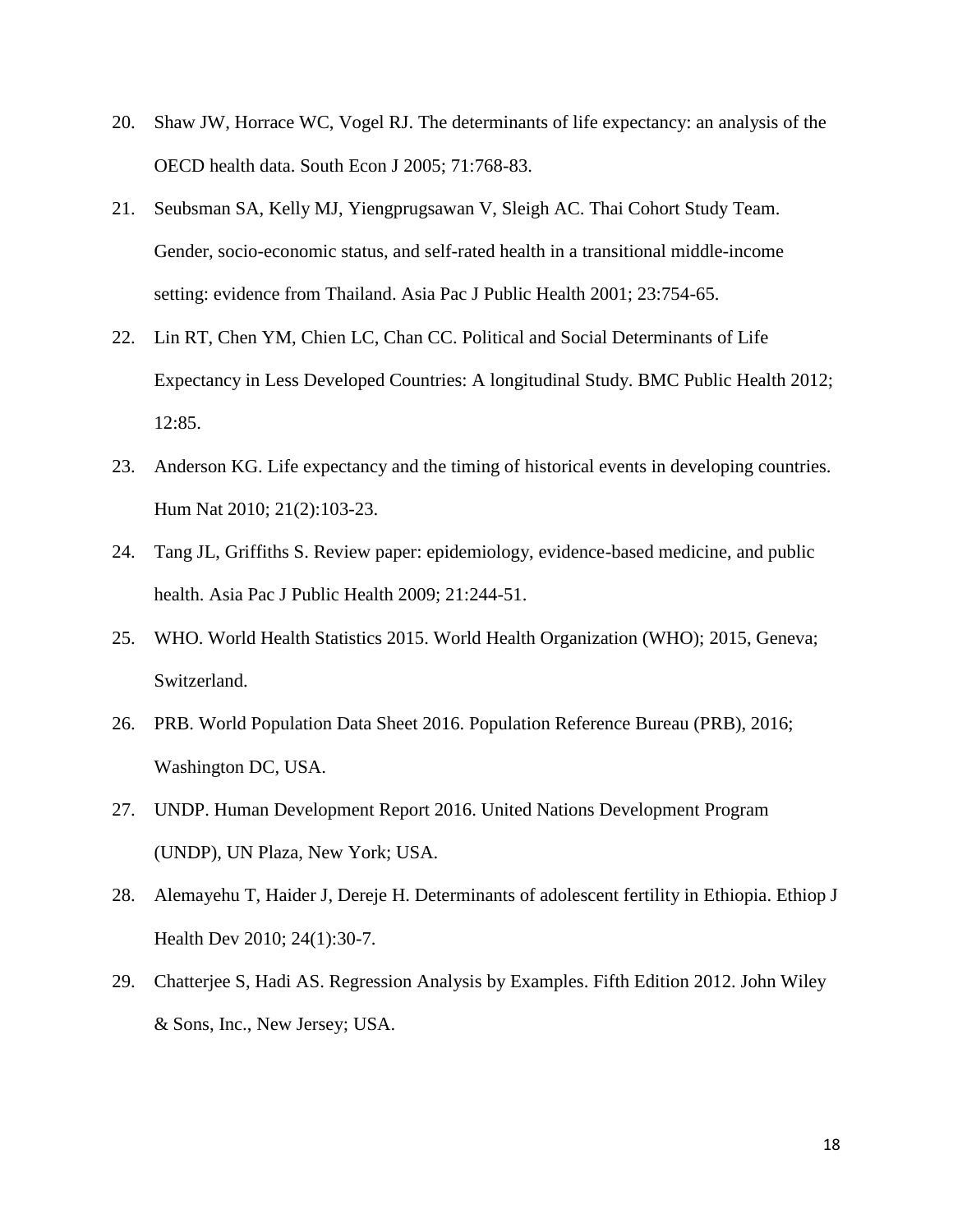- 30. UN. World Population Prospects 2015- Data Booklet; 2015. United Nations (UN), Department of Economic and Social Affairs, Population Division; 2015.
- 31. UNICEF. Ending child marriage- Progress and prospects. United Nations Children's Fund (UNICEF), New York, USA; 2014.
- 32. Marston C, Cleland J. The effects of contraception on obstetric outcomes. World Health Organization, Geneva; Switzerland; 2004.
- 33. Romanelli F, Matheny SC. HIV Infection: The Role of Primary Care. Am Fam Physician 2009; 80(9):946-52.
- 34. Low BS, Hazel A, Parker N, Welch KB. Influences on women's reproductive lives: unexpected ecological underpinnings. Cross-Cultural Res 2008; 42:201-19.
- 35. Andre FE, Booy R, Bock HL, Clemens J, et al. Vaccination greatly reduces disease, disability, death and inequity worldwide. Bull World Health Organ 2008; 86(2):140-6.
- 36. WHO. The World Health Report 2004. World Health Organization (WHO), Geneva; Switzerland; 2004.
- 37. Yung-Tse H, Lawrence KW, Nazih KS. Handbook of Environment and Waste Management: Air and Water Pollution Control. World Scientific Publishing Ltd., Singapore; 2012.
- 38. Silvestrina S, Homrich da Silva BC, Hirakatac VN André AS, et al. Maternal education level and low birth weight: a meta-analysis. J Pediatr 2013; 89(4):339-45.
- 39. Cervellati M, Sunde U. Life expectancy, schooling, and lifetime labor supply: Theory and evidence revisited. Econometrica 2013; 81: 2055-86.
- 40. Tariq S, Ul-Haq Z, Imran A, Mehmood U, Aslam MU, Mahmood K. CO<sub>2</sub> emissions from Pakistan and India and their relationship with economic variables. Applied Ecology and